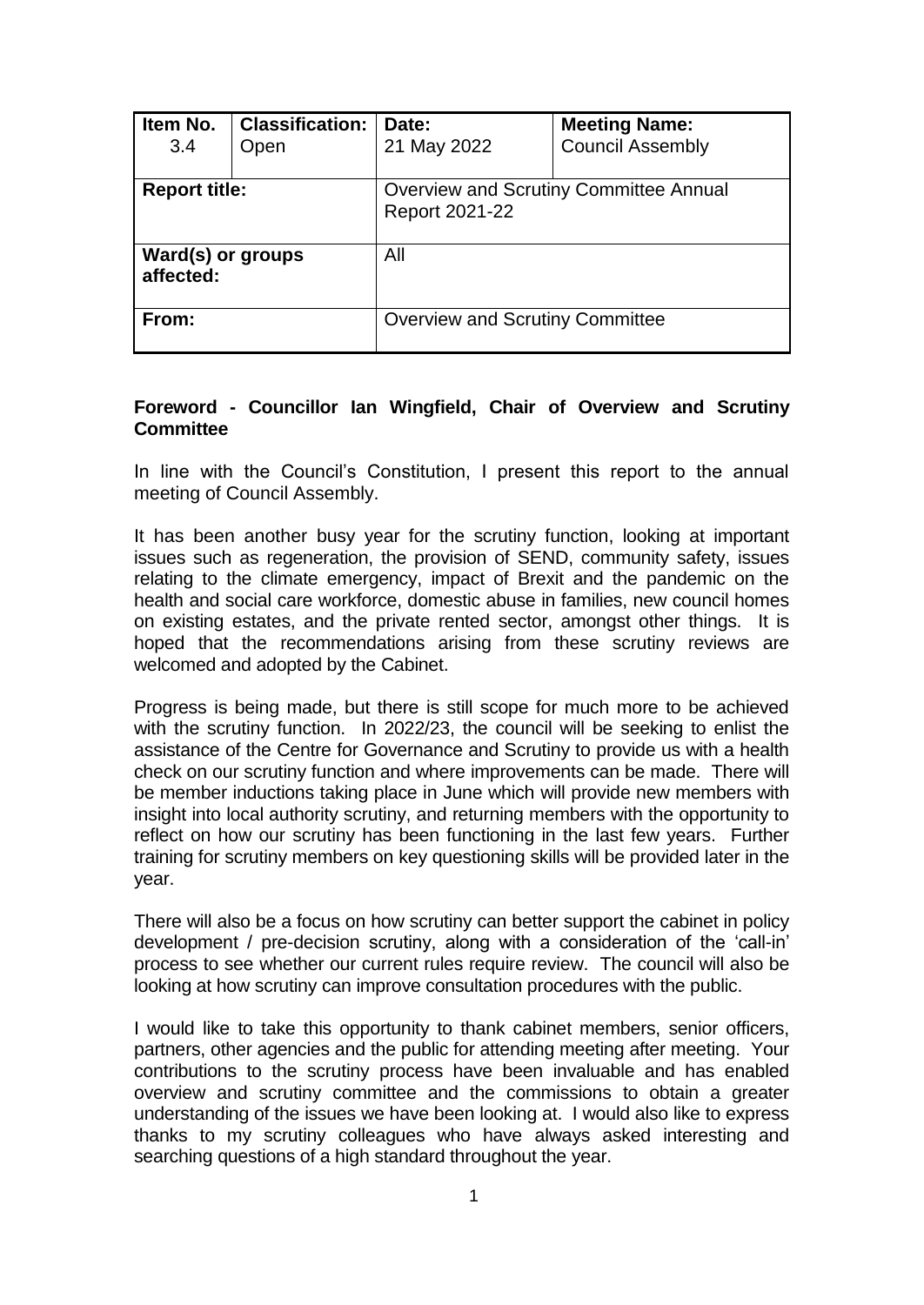I recommend this report to Council Assembly.

# **RECOMMENDATIONS**

1. That council assembly note the scrutiny activity for the 2021/22 municipal year as detailed in paragraphs 8 – 44 of the report.

## **BACKGROUND INFORMATION**

- 2. The council's scrutiny function provides a critical challenge to delivery of public services in Southwark through power to make inquiry into matters of local concern. The scrutiny function is undertaken by the council's overview and scrutiny committee and its commissions and can take a number of forms including.
	- Reviews into individual topics
	- 'Call in' scrutiny of executive decisions taken before they are implemented
	- Call to account of officers on receipt of a petition of 500 or more signatures from the general public
	- Interviews with individual cabinet members and senior officers.
- 3. The overview and scrutiny committee and its commissions have specific functions in respect of policy development and review, health and wellbeing, scrutiny of decisions and performance of the council in relation to policy objectives. The committee and its commission may make recommendations to the cabinet and/or council assembly arising from the outcome of a scrutiny process.
- 4. The scrutiny function is significant and wide ranging detail of its specific functions and terms of reference are set out in Appendix 1 of the report.
- 5. Section 2, Article 5 of the Council Constitution requires overview and scrutiny committee to report annually to council assembly on the workings of the overall scrutiny function. The committee may make recommendations for future work programmes and amended working methods if appropriate. Section 6.1(h) of the overview and scrutiny committee procedure rules (terms of reference) requires overview and scrutiny committee to report annually to all councilors on the previous year's scrutiny activity. This report sets out the activity of the overview and scrutiny committee and its commissions for the 2021/22 year.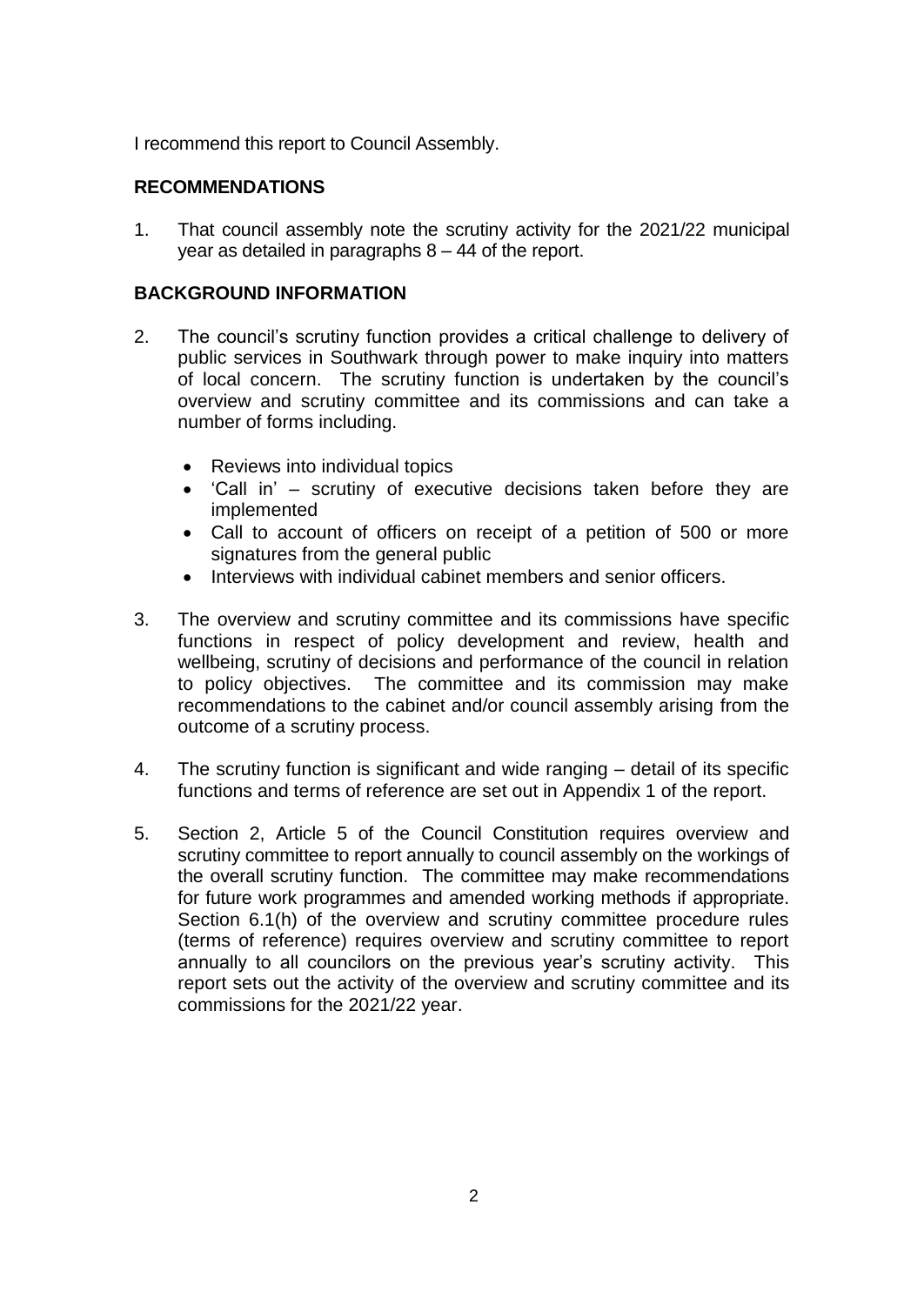# **KEY ISSUES FOR CONSIDERATION**

#### **Activity of the Overview and Scrutiny Committee and its commissions**

## **Overview and Scrutiny Committee**

Membership: Councillors Ian Wingfield (Chair), Victor Chamberlain (Vice-Chair), Humaira Ali, Anood Al-Samerai (May – October) Peter Babudu, Jack Buck, Gavin Edwards, Sarah King, Margy Newens, Maria Linforth-Hall (October – May), Victoria Olisa, Leanne Werner

Co-opted Members: Martin Brecknell, Marcin Jagodzinski, Mannah Kargbo, Lynette Murphy-O'Dwyer

(Reserves: Councillors Dora Dixon-Fyle MBE, Tom Flynn, Eleanor Kerslake, Sunny Lambe, Richard Livingstone, Hamish McCallum, Adele Morris, David Noakes, Sandra Rhule, Michael Situ, Cleo Soanes)

- 6. The overview and scrutiny committee established four scrutiny commissions for the 2021/22 municipal year:
	- Education and Local Economy Scrutiny Commission
	- Environment Scrutiny Commission
	- Health and Social Care Scrutiny Commission
	- Housing and Community Engagement Scrutiny Commission
- 7. Both the Education and Local Economy Scrutiny Commission, and the Environment Scrutiny Commission were established as roving scrutiny commissions with the capacity to look into matters that came up throughout the year that were not specifically within the remit of a particular commission.

# **Activity**

- 8. The overview and scrutiny committee's main topic of focus this year was *Regeneration in the Borough of Southwark (continued from the 2020/21 year).*
- 9. In addition to the main topic of focus the committee scrutinised the Community Safety Partnership Activity and progress against the partnership plan, received briefings from the cabinet member for Transport, Parks and Sport in connection with the Re-opening of Rye Lane to buses and the various Street Space trials, received performance monitoring information in connection with the delivery of the Borough Plan, heard from Extinction Rebellion Southwark in connection with Southwark's Climate Strategy and Action Plan. The committee also received briefings on the 2020/21 annual workforce report, the Technology and Digital Service Digital Inclusion Strategy 2022 – 2025, and Expenditure of Local Funds (the various grant funding streams available for individuals, community and voluntary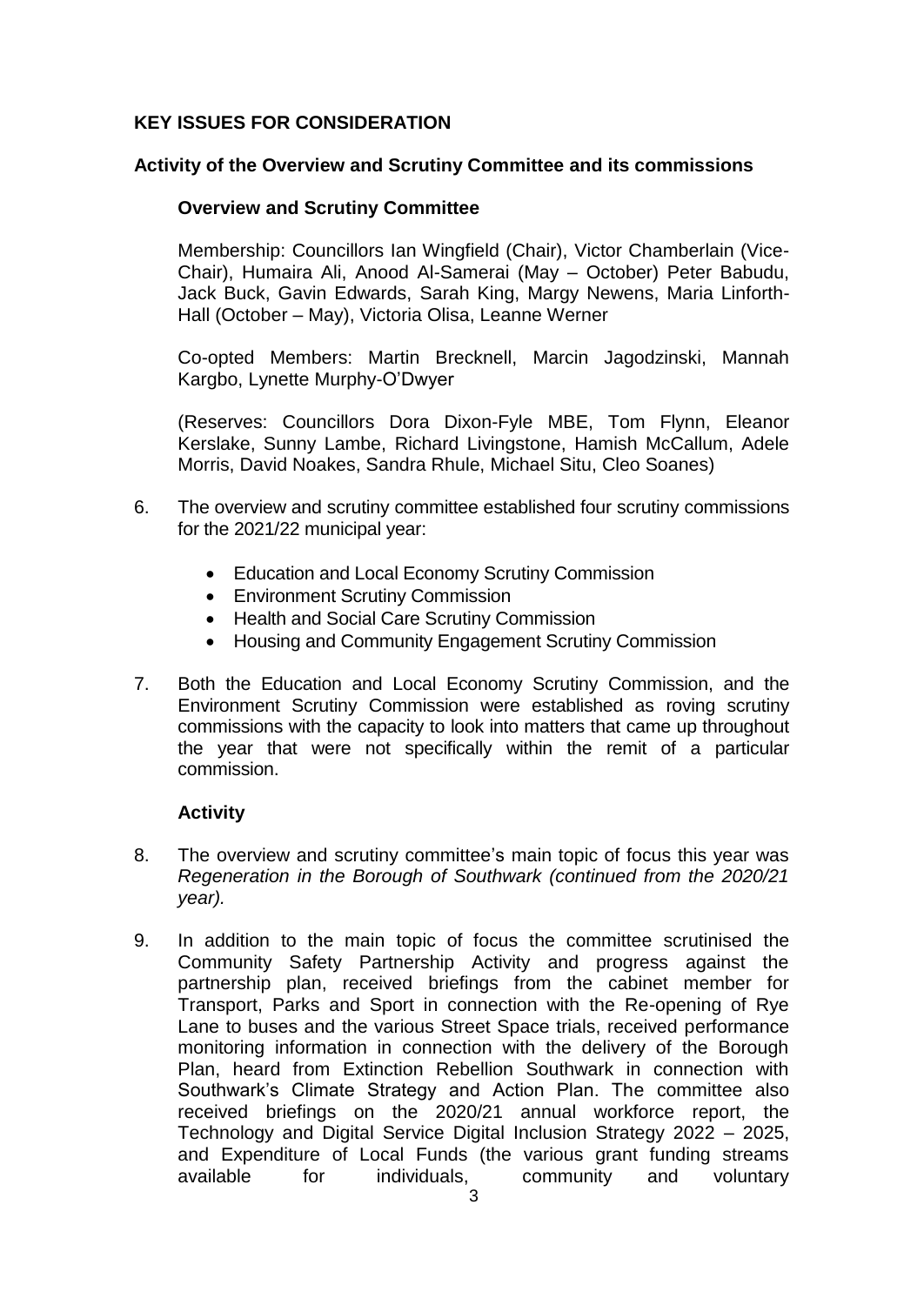groups and local businesses can bid into).

- 10. Throughout the year, the committee held interviews with or heard from Cabinet Members Councillor Kieron Williams, Leader of the Council, Councillor Evelyn Akoto, Cabinet Member for Health and Wellbeing, Councillor Stephanie Cryan, Cabinet Member for Council Homes and Homelessness, Councillor Helen Dennis, Cabinet Member for Climate Emergency and Sustainable Development, Councillor Rebecca Lury, Cabinet Member for Finance, Performance and Democracy, Councillor Catherine Rose, Cabinet Member for Transport, Parks and Sport, and Councillor Radha Burgess, Deputy Cabinet Member for Clean Air and Active Travel.
- 11. The committee also held interviews with the Southwark Borough Commanders for the Police and Fire Services.
- 12. The overview and scrutiny committee held its annual budget scrutiny meeting which involved interviews with cabinet member portfolio holders and chief officers on the proposed council budget for 2022/23.
- 13. There were no call-ins during 2021/22.
- 14. The overview and scrutiny committee met nine times its first meeting of the new municipal year held in May 2021.

[Link to agenda and minutes](http://moderngov.southwark.gov.uk/ieListMeetings.aspx?CommitteeId=308) (overview and scrutiny committee)

#### **Scrutiny Commissions**

#### **Education and Local Economy Scrutiny Commission**

Membership: Councillors Peter Babudu (Chair), William Houngbo, (Vice-Chair), Radha Burgess, Karl Eastham, Eleanor Kerslake, Nick Johnson, Michael Situ

Co-opted members (Education)

Martin Brecknell, Marcin Jagodzinski, Mannah Kargbo, Lynette Murphy-O'Dwyer

(Reserves: Councillors Humaira Ali, Anood Al-Samerai, Maggie Browning, James Coldwell, Sirajul Islam, Richard Leeming, James McAsh)

- 15. The education and local economy scrutiny commission's main topic of focus for 2021/22 was S*pecial Educational Needs and Disability (SEND) Provision.*
- 16. The commission received evidence from parents, teachers and practicing coordinators of children with special educational needs and disabilities. The commission also received briefings from officers on the matter of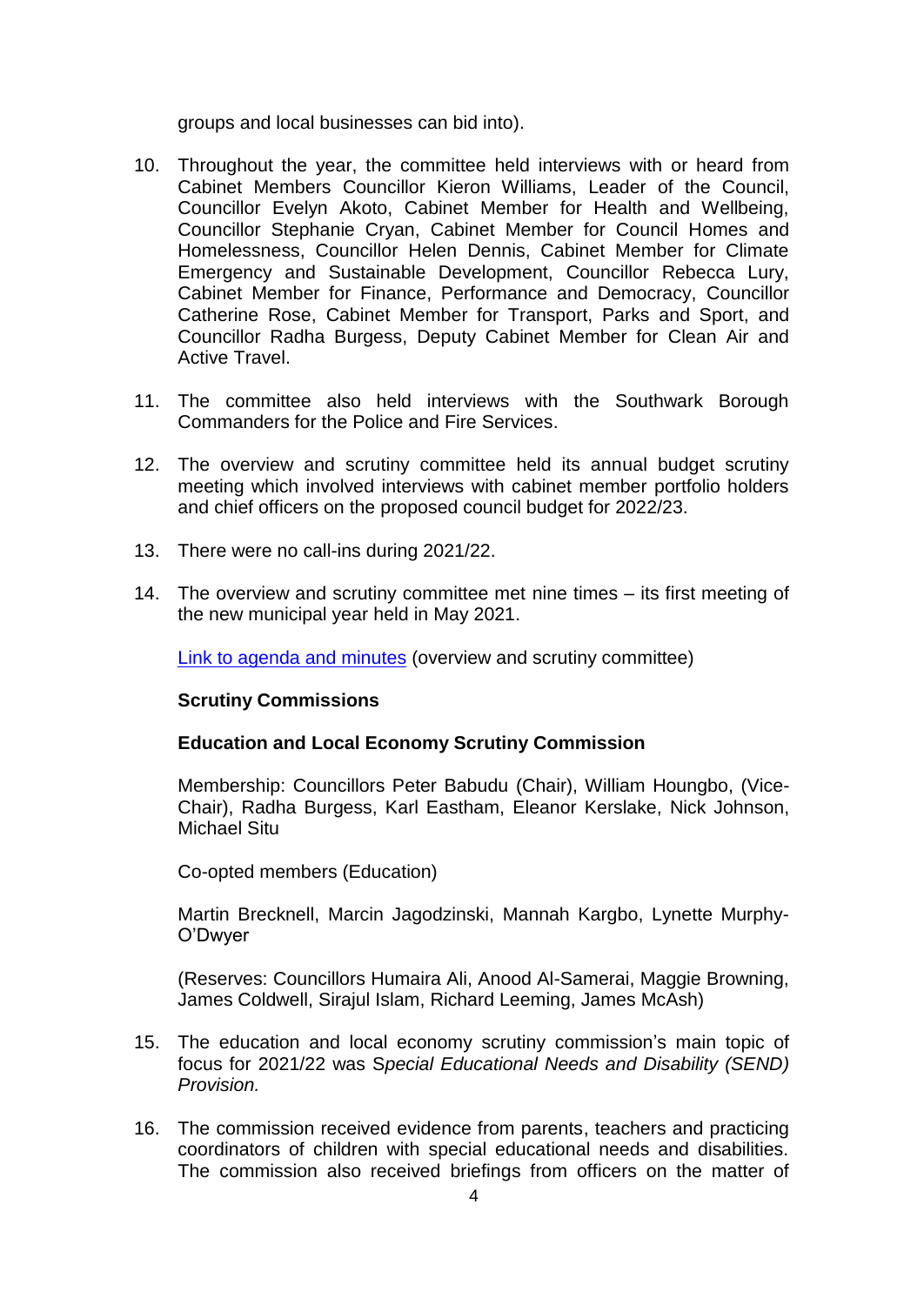SEND.

- 17. Following the evidence gathering sessions held throughout the course of the year, the commission formulated its recommendations for consideration by cabinet. The recommendations are available online in draft form and are available to view here [\(see item 7\).](https://moderngov.southwark.gov.uk/ieListDocuments.aspx?CId=550&MId=7012&Ver=4) The final version of the recommendations and accompanying report are due to be submitted to cabinet for consideration in June 2022.
- 18. In addition to the main topic of focus, the commission also reviewed matters under the theme 'Future of Work and Enterprise in Southwark', hearing form GoodPeople, Social Investment Business, the Cabinet Member for Jobs, Businesses and Town Centres, the Head of Economy, and received a briefing on the Southwark Skills Strategy and Delivery Plan.
- 19. Under the theme 'Future of Children's Education and Youth Provision in Southwark' for which the SEND scrutiny review formed part, the commission also received briefings on the Youth New Deal and Youth Services, and Pupil place numbers in primary schools.
- 20. The commission also received updates on the implementation of recommendations arising from the previous year's scrutiny reviews into *Exclusions and Alternative Provision*, and *Procurement: Accessibility and Social Value* as well as a report on *Revitalising Southwark's Town Centres & High Streets* which had formed part of the commission's scrutiny review in 2020/21 and a briefing on the *Ethnic Minority Pay Gap*.
- 21. Informed by the briefings received from cabinet members and officers, the commission made a number of recommendations on the ethnic minority pay gap, procurement, and Southwark Pioneers Fund. The draft recommendations are available to [view here \(see item 8\).](https://moderngov.southwark.gov.uk/ieListDocuments.aspx?CId=550&MId=7012&Ver=4)
- 22. The commission also held an interview with the Deputy Leader and Cabinet Member for Children, Young People and Education.
- 23. The commission met five times its first meeting held in July 2021.

[Link to agenda and minutes](https://moderngov.southwark.gov.uk/ieListMeetings.aspx?CommitteeId=550) (Education and Local Economy Scrutiny Commission)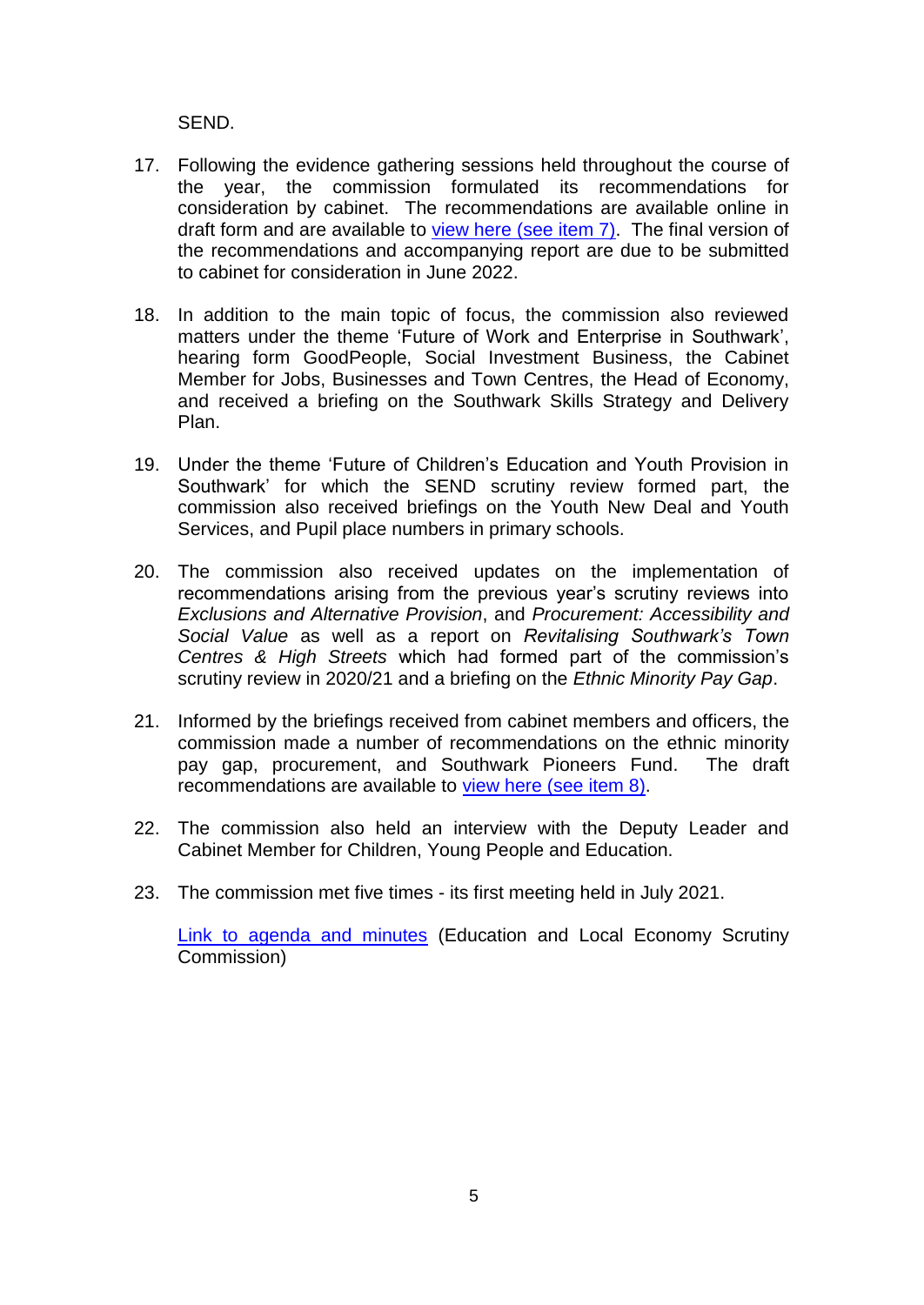# **Environment Scrutiny Commission**

Membership: Councillors Margy Newens (Chair), Adele Morris (Vice-Chair), James Coldwell, Tom Flynn, Graham Neale, Leo Pollak, Leanne **Werner** 

Co-opted members

Jon Bootland

(Reserves: Councillors Peter Babudu, Jack Buck, Richard Leeming, Victoria Mills, Damian O'Brien, Dan Whitehead)

- 24. The environment scrutiny commission's main topic of focus for 2021/22 was *Energy.*
- 25. The commission received evidence from Energy Sparks (a charity which provides an online energy analysis tool and an energy education programme), SE24 (a community energy initiative), council officers (on food waste collections from households, and district heating networks). The commission also facilitated a roundtable discussion with various stakeholders, landlords and developers to discuss sustainable development, retrofitting existing homes and renewable energy generation. In addition the commission received briefings from representatives of South East London Combined Heat and Power (SELCHP) and officers on the current provision of heat to Southwark, the potential to expand heat networks, and the management of air quality; Retrofit Action for Tomorrow (RAFT) on their retrofitting work; and IRT Surveys on their work with social housing providers on making homes more eco-friendly.
- 26. Following the evidence gathering sessions, the commission formulated its report and made a number of recommendations. A copy of the commission's draft report is available to [view here \(see item 7\).](https://moderngov.southwark.gov.uk/ieListDocuments.aspx?CId=517&MId=7036&Ver=4)
- 27. Throughout the 2021/22 year the commission also received briefings on the Climate Change Strategy, Implementation of a local Urban Greening Factor and, progress relating to recommendations from the Air Quality scrutiny review.
- 28. The commission met five times its first meeting held in July 2021.

[Link to agenda and minutes](http://moderngov.southwark.gov.uk/ieListMeetings.aspx?CommitteeId=517) (Environment Scrutiny Commission)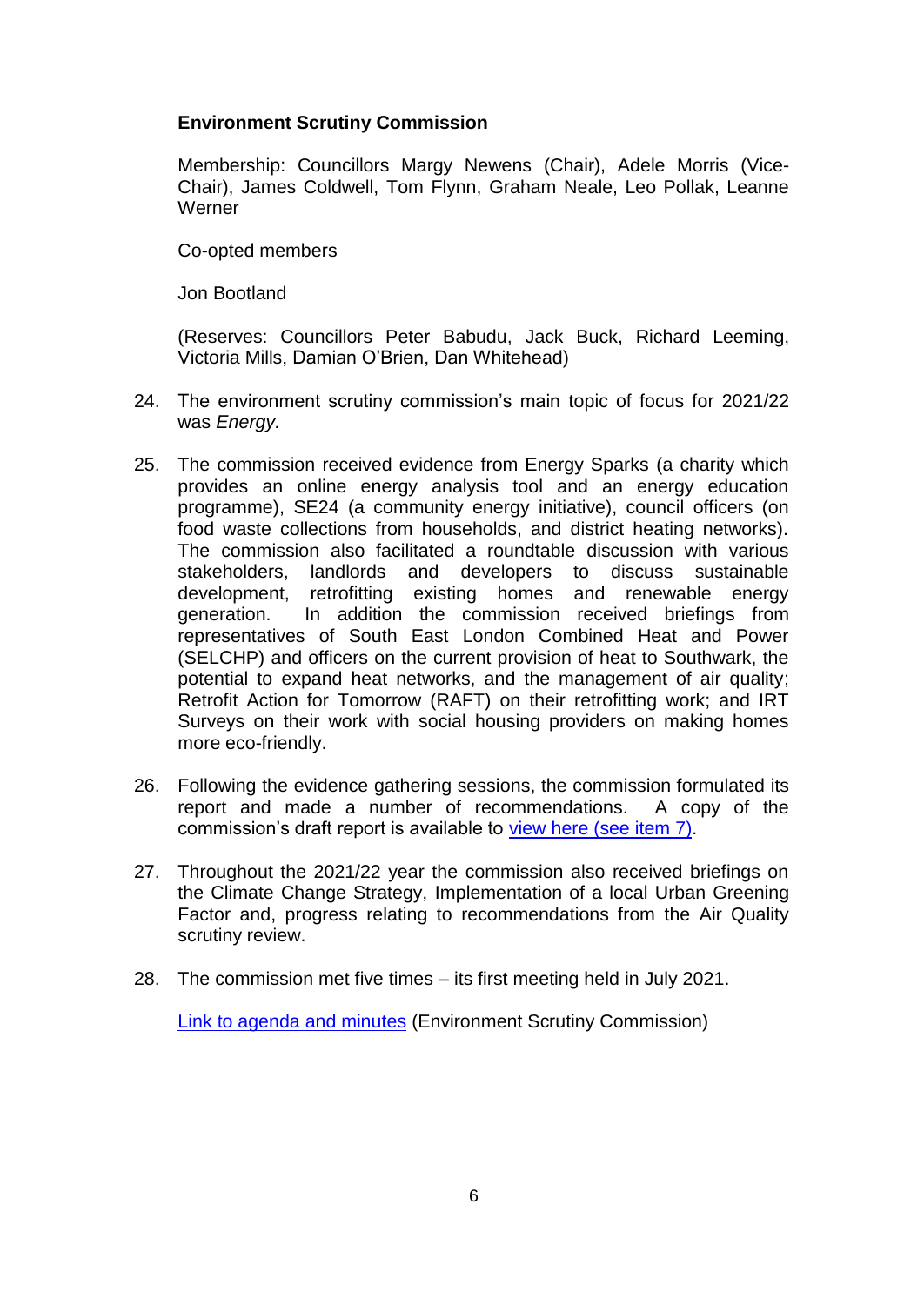## **Health and Social Care Scrutiny Commission**

Membership: Councillors Victoria Olisa (Chair), David Noakes (Vice-Chair), Dora Dixon-Fyle, Maria Linforth-Hall, Sandra Rhule, Charlie Smith, Bill Williams

(Reserves: Councillors Sunil Chopra, Nick Dolezal, Renata Hamvas, Eliza Mann, Jane Salmon, Martin Seaton, Kath Whittam)

- 29. The health and social care scrutiny commission's main topics of focus for 2021/22 was *Health and Social Care Workforce (Impact of Brexit and the pandemic), and Domestic Abuse in Families*.
- 30. In respect of Health and Social Care Workforce, the commission heard from the Director of Commissioning and representatives of Guy's and St Thomas, and King's Foundation Trusts, and the CCG on the impact of Brexit and the pandemic, including proposed mandatory vaccination, on the health and social care workforce. The commission concluded that the evidence received so far indicated that Brexit was not a significant issue at the moment, and the government withdrew the proposed mandatory vaccinations for COVID 19 during the course of the review, but suggested that the review be carried over into the following year to examine further evidence from the unions and human resources on the impact of the pandemic on wellbeing and retention.
- 31. The commission undertook a scrutiny review of Domestic Abuse in Families, hearing from community safety officers, children's services (Family / Early Help), YUVA Project, Probation Services, the Police (public protection), Solace, Bede House (StarFish Domestic Abuse Project), Su Mano Amiga, and the cabinet member leads for community safety and domestic abuse. Following the evidence gathering sessions, the commission formulated its report and made a number of recommendations. A copy of the commission's draft report is available to [view here \(see item 10\).](https://moderngov.southwark.gov.uk/ieListDocuments.aspx?CId=519&MId=7026&Ver=4)
- 32. Throughout 2021/22 the health and social care scrutiny commission reviewed a number of different issues. The commission received briefings from Guy's, and King's College Hospital NHS Foundation Trust representatives on their Trust recovery plans, in the context of the Covid 19 pandemic. Received a briefing from the Metropolitan Police Service on the arrangements for safeguarding children and adults in Southwark, and held an interview with the Chair of the Safeguarding Board. The commission also received a presentation updating on the development of the South East London Integrated Care System (SEL ICS). Received a presentation from the CCG in respect of GP Appointments. The commission also received presentations on Long Covid, and an update on CAMHS race equality work, following up on a on review on inequalities in mental health provision for young people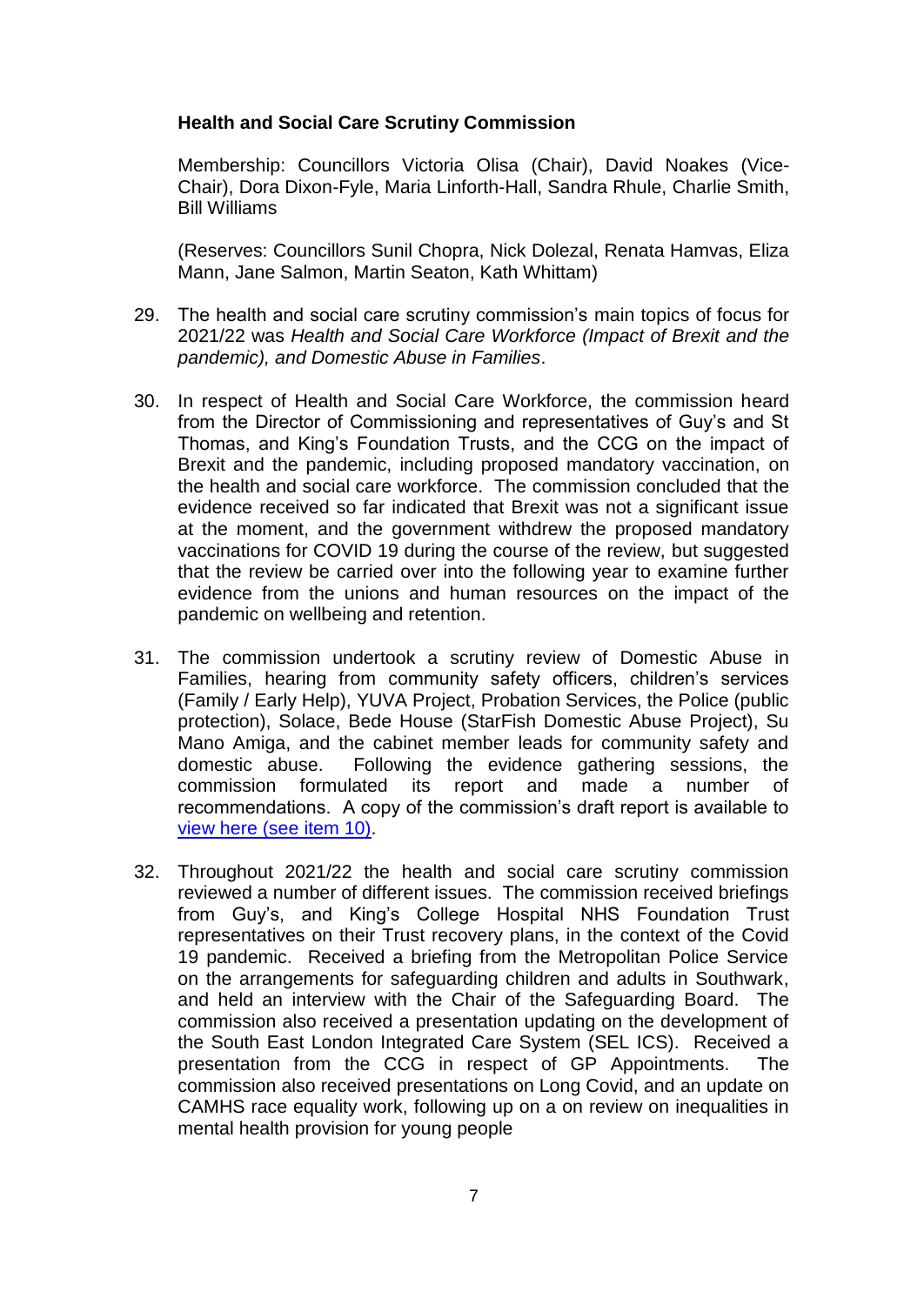- 33. The commission also held interviews with the cabinet member for health and wellbeing, and the cabinet member for children, young people and education.
- 34. The commission met five times its first meeting held in July 2021.

[Link to agenda and minutes](http://moderngov.southwark.gov.uk/ieListMeetings.aspx?CommitteeId=519) (Health and Social Care Scrutiny Commission)

#### **Housing and Community Engagement Scrutiny Commission**

Membership: Councillors Gavin Edwards (Chair), Damien O'Brien (Vice-Chair), Renata , Jon Hartley, Sunny Lambe, Richard Livingstone, Jane Salmon

Co-opted members

Bassey Bassey – Southwark TMO Committee Cris Claridge – Tenants Forum Ina Negoita – Homeowners Forum

(Reserves: Councillors Victor Chamberlain, Nick Dolezal, Karl Eastham, Hamish McCallum, Victoria Olisa, Andy Simmons, Bill Williams)

- 35. The housing and community engagement scrutiny commission's main topic of focus for 2021/22 were *New Council Homes on Existing Estates Estates*, and *Private Rented Sector.*
- 36. New Council Homes on Existing Estates The commission received evidence relating to two case studies, Brenchley Gardens SE15, and Kingston Estate, SE17, hearing from officers, residents and the Cabinet Member for Council Homes and Homelessness.
- 37. Following the evidence gathering sessions, the commission formulated its recommendations. A copy of the commission's draft recommendations are available to [view here \(see item 6\).](https://moderngov.southwark.gov.uk/ieListDocuments.aspx?CId=551&MId=7031&Ver=4)
- 38. Private Rented Sector The commission interviewed the cabinet member for a Safer, Cleaner Borough in connection with private rented housing and also received a briefing from council officers on driving up standards for the private rented sector.
- 39. Following the evidence gathering session, the commission formulated its recommendations. A copy of the commission's draft recommendations are available to [view here \(see item 7\).](https://moderngov.southwark.gov.uk/ieListDocuments.aspx?CId=551&MId=7031&Ver=4)
- 40. Throughout the year, the commission also received a number of one off reports/briefings on Progress on Building New Council Homes, Council Plan on Building Zero Carbon Houses, Policy and Practice on mutual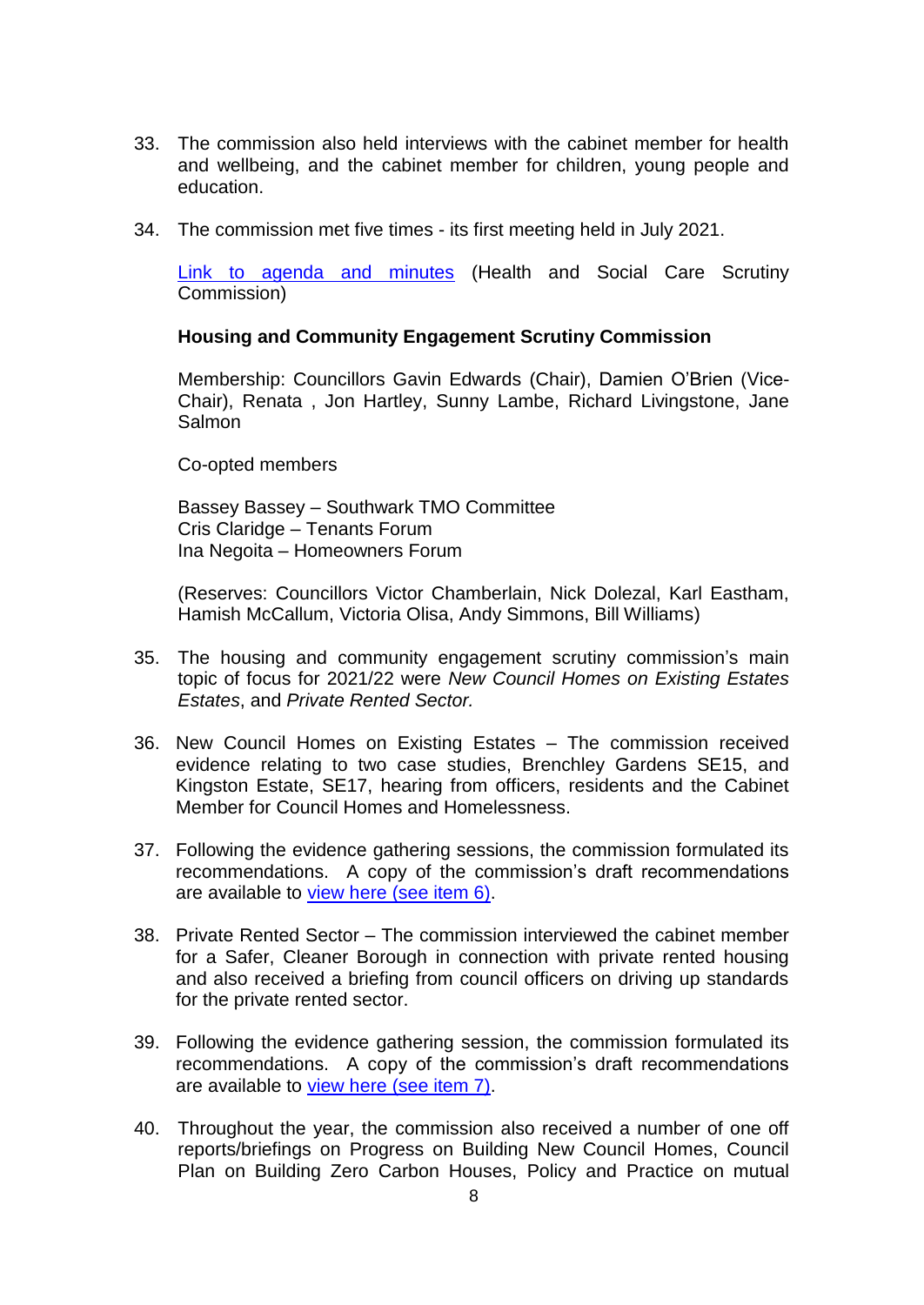exchange housing options, Impact of Fire Safety Act and the Building Safety Bill upon the HRA and leaseholders, Noise and Nuisance in Southwark, Southwark Repairs Service Performance, .

41. The commission met six times - its first meeting held in July 2021.

[Link to agenda and minutes](https://moderngov.southwark.gov.uk/ieListMeetings.aspx?CommitteeId=551) (Housing and Community Engagement Scrutiny Commission)

## **Joint Health Overview and Scrutiny Committees (JHOSC)**

42. There is provision in the constitution for the council to form a joint health overview and scrutiny committee (JHOSC) with other local authorities to consider a consultation on a proposal for substantial development of or variation to the health service affecting each council's area. Detailed below are the current JHOSCs that relate to Southwark.

## **Our Healthier South East London Joint Health Overview and Scrutiny Committee (JHOSC)**

- 43. Southwark is part of the 'Our Healthier South East London Joint Health Overview and Scrutiny Committee', which consists of councillor representatives from Bexley, Bromley, Lambeth, Lewisham, Royal Borough of Greenwich and Southwark. The JHOSC role is to scrutinise health services across South East London, in particular the proposals and consultation processes of the NHS Our Healthier South East London programme to ensure that improved, safe and sustainable health services are delivered across the region.
- 44. The JHOSC is currently administered by Bromley Council. The JHOSC, only met once in 2021/22, an informal virtual meeting held in June 2021.

[Link to agenda and minutes](https://cds.bromley.gov.uk/ieListMeetings.aspx?CId=714&Year=0) (Our Healthier South East London JHOSC)

#### **Scrutiny activity for 2022/23**

45. The overview and scrutiny committee did not give an indication of the areas the committee and its commissions should focus on in 2022/23 municipal year. It will be for the overview and scrutiny committee to agree the 2022/23 work programmes for the committee and commissions.

#### **Resource implications**

#### **Support to the scrutiny function**

46. The scrutiny function is supported by the scrutiny team, which sits within the Finance and Governance Department under the direct responsibility of the Director of Law and Governance. The team currently consists of the head of scrutiny, and two full time scrutiny officers.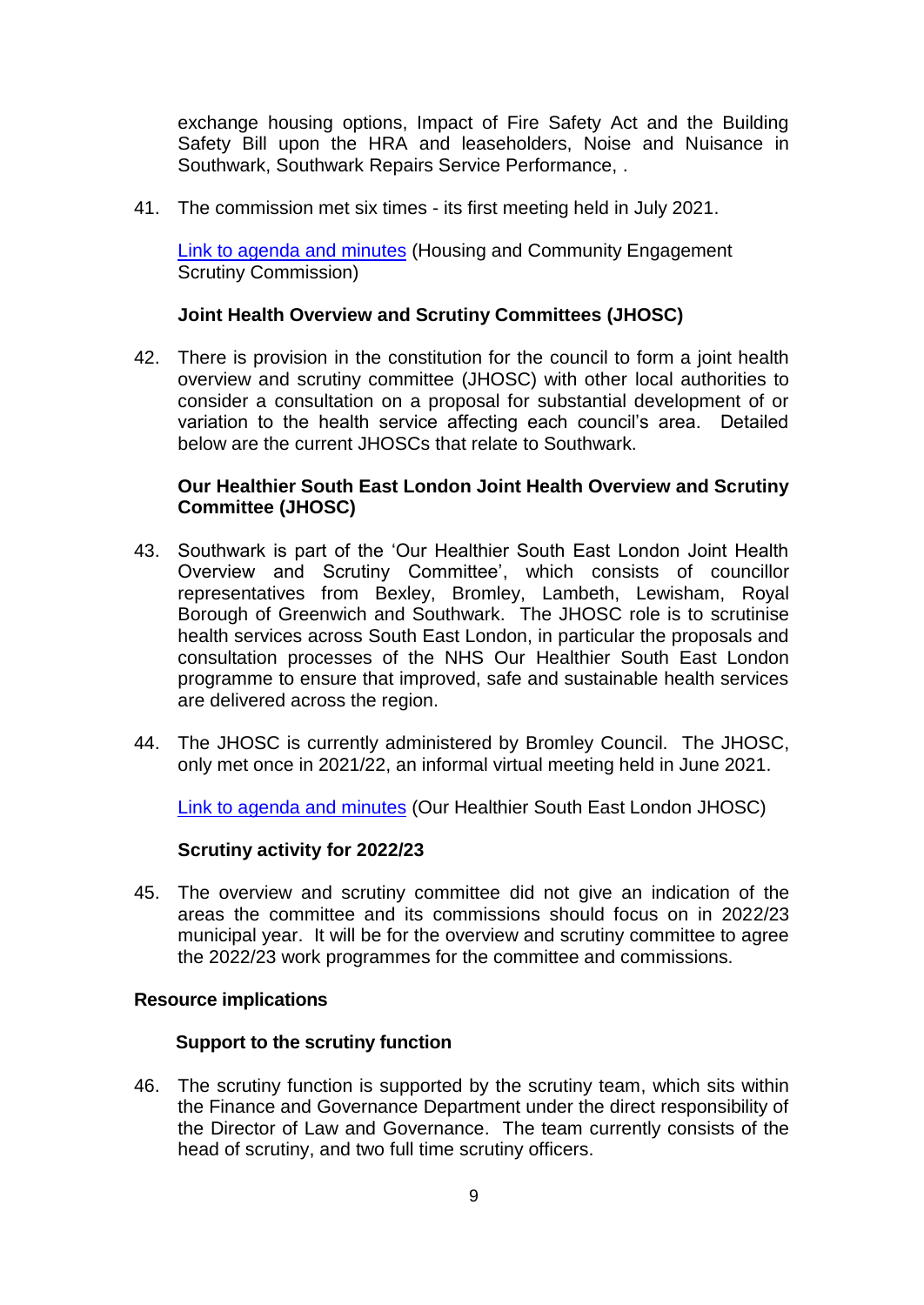47. Additional resources to further support the scrutiny function are under consideration.

# **BACKGROUND DOCUMENTS**

| <b>Background Papers</b>                                                                            | <b>Held At</b>                      | <b>Contact</b>                          |  |  |  |  |
|-----------------------------------------------------------------------------------------------------|-------------------------------------|-----------------------------------------|--|--|--|--|
| <b>Overview and Scrutiny Committee</b><br><b>Agenda and Minutes</b>                                 | <b>Southwark Council</b><br>Website | <b>Everton Roberts</b><br>020 7525 7221 |  |  |  |  |
| http://moderngov.southwark.gov.uk/ieListMeetings.aspx?CommitteeId=308                               |                                     |                                         |  |  |  |  |
| <b>Education and Local Economy</b><br>Scrutiny Commission Agenda and<br><b>Minutes</b>              | <b>Southwark Council</b><br>Website | Amit Alva<br>020 7525 0496              |  |  |  |  |
| https://moderngov.southwark.gov.uk/ieListMeetings.aspx?CommitteeId=550                              |                                     |                                         |  |  |  |  |
| <b>Environment scrutiny Commission</b><br><b>Agenda and Minutes</b>                                 | <b>Southwark Council</b><br>Website | <b>Julie Timbrell</b><br>020 7525 0514  |  |  |  |  |
| http://moderngov.southwark.gov.uk/ieListMeetings.aspx?CommitteeId=517                               |                                     |                                         |  |  |  |  |
| <b>Health and Social Care Scrutiny</b><br><b>Commission Agenda and Minutes</b>                      | <b>Southwark Council</b><br>Website | <b>Julie Timbrell</b><br>020 7525 0514  |  |  |  |  |
| http://moderngov.southwark.gov.uk/ieListMeetings.aspx?CommitteeId=519                               |                                     |                                         |  |  |  |  |
| <b>Housing and Community</b><br>Engagement Scrutiny Commission Website<br><b>Agenda and Minutes</b> | <b>Southwark Council</b>            | Amit Alva<br>020 7525 0496              |  |  |  |  |
| https://moderngov.southwark.gov.uk/ieListMeetings.aspx?CommitteeId=551                              |                                     |                                         |  |  |  |  |

# **APPENDICES**

| No.        | <b>Title</b>                                                                         |
|------------|--------------------------------------------------------------------------------------|
| Appendix 1 | Scrutiny Functions and Terms of Reference (Extract from the<br>council constitution) |